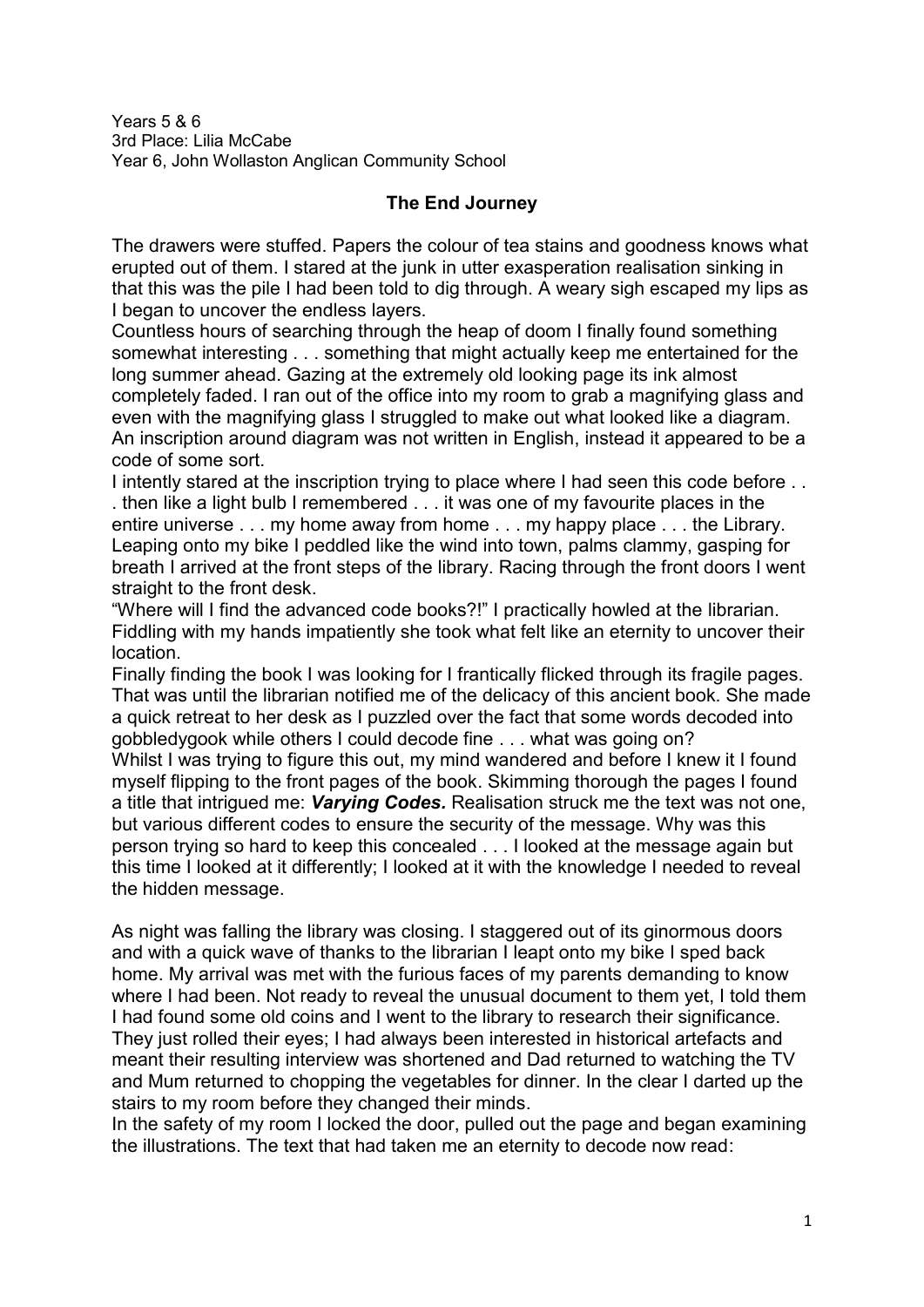### *The entrance behind the \_\_\_\_\_\_\_\_\_\_\_\_ in the extreme west of the house leads to the headquarters. There you will find the plans - D&C.*

As hard as I tried I could not find a match for the fifth word however, the diagram closely resembled the layout of a house. Looking at it closely I realised the layout seemed oddly familiar . . . this was the layout of the house that I have many treasured memories of . . . this diagram is my house!

Fifteen minutes later I had identified and labelled the areas of my house. When I got to my room there was an extra room. One that I couldn't identify. Along with the strange room there was also the note signed *D&C*, my mind wandered as I thought about the many mysteries I had uncovered. I thought about my grandparents Claud and Dorothy who were some of the greatest explorers of all time who had lived in this house long before they disappeared. A lightbulb switched on in my head like a lightning bolt. The drawer where I had found the page had belonged to my grandparents! My room would be the extreme west . . . so wherever the entrance is it must be in my room somewhere! I turned my room inside out looking for a sign . . . any sign that this mysteriously hidden room actually exists. A trillion years later I was still trying to figure out the whereabouts of the secret room. I began to lose hope, I slumped down into my wardrobe hiding within the piles of junk. Leaning against something hard, it took me a moment to realise what it was - the box my grandparents had given me before their last journey, the one that had taken their lives.

My eyes were stinging as I remembered the days they had spent with me and all of the adventures we'd had before they had disappeared. Hot tears spilling down my cheeks, and I leant back on the wall for support. Then, to my surprise the back of the wardrobe moved backwards and slid to the side. After a couple of minutes of shock I came to the realisation that my wardrobe had a false back! And now there was a doorway to what appeared to be a narrow stone staircase leading somewhere underground . . . I gasped . . . here was the secret entrance. I was about to discover D&C's headquarters.

Gently striding onto the first stair hesitant as to what expect. I trod down each stair with as much caution as the last until, finally, I made it to a dimly lit room. Damp and smelling musty, I thought no one had been here for at least six years. Walking I traced my finger on the dusty surface of the table glancing at the papers documenting discoveries, routes, and other information about various journeys around the world. Each route I noted, was neatly planned on a huge map of pinned on the wall. However, one route was documented less, in fact the only thing related to it was its label

### *The End Journey*

I stilled . . . my jaw was so wide I was beginning to think it might actually fall off. I had heard that name before, in fact I had heard all these names before. These were the names my grandparents excitedly discussed over long cups of tea, they were their adventures, and this must be their planning room! *The End Journey* . . . was this the voyage that had caused their disappearance? *The End Journey* was this what had taken the lives of D&C, Dorothy and Claud, my grandparents?

A shiver ran down my spine, everything was linked, the diagram, my trinkets, the map, the journeys, my grandparents, and *The End Journey*. Everything added up scattered around like displaced pieces in a puzzle. Gazing at the map I notice *The*